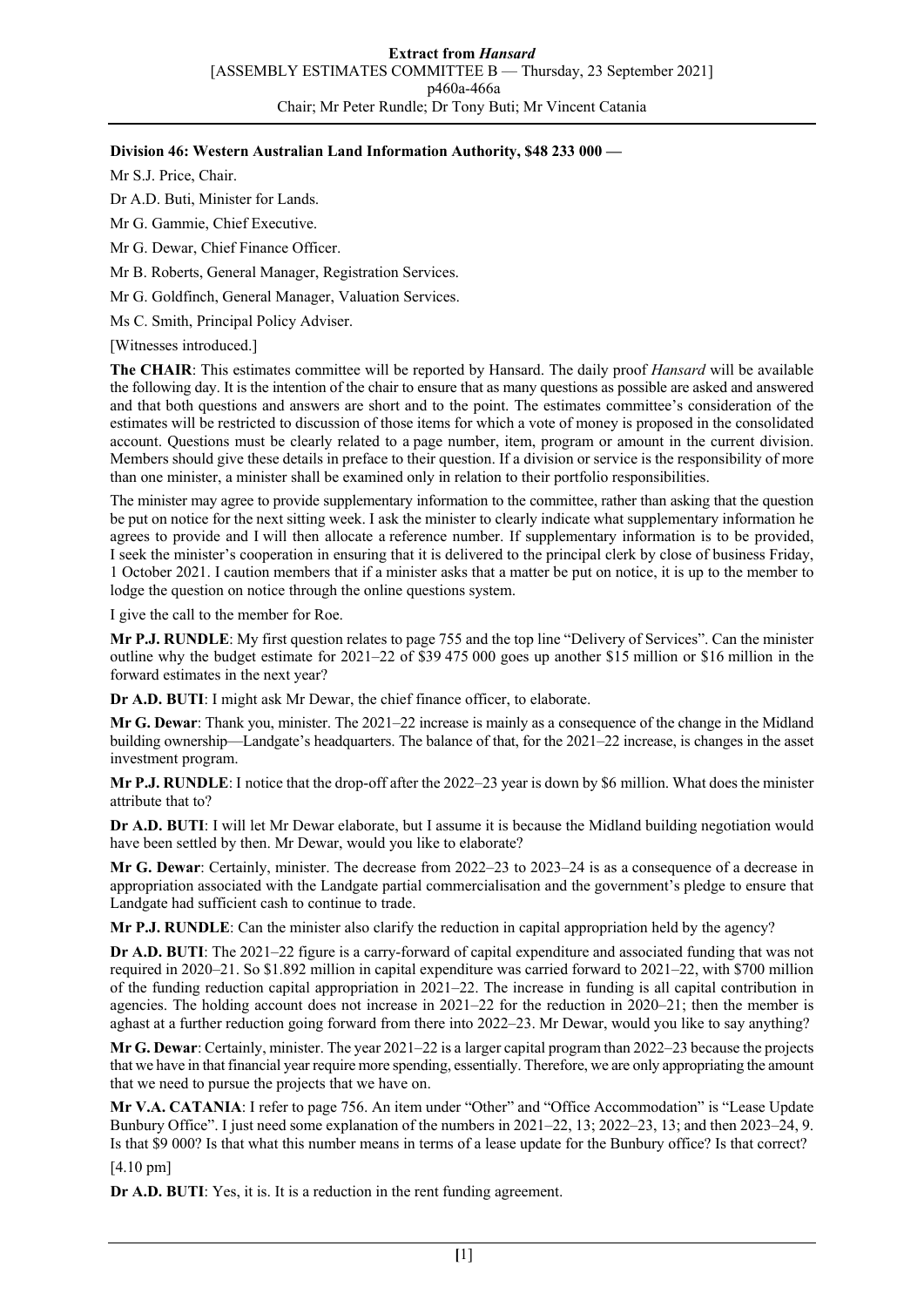**Mr V.A. CATANIA**: Is there still an office in Bunbury?

## **Dr A.D. BUTI**: Yes.

Mr V.A. CATANIA: How large is the office?

**Dr A.D. BUTI**: It is the same. It has not changed; the only change is the amount of rent being paid.

**Mr V.A. CATANIA**: I refer to "Midland building lease". For 2020–21, the estimated actual for the expiry of that lease is \$1.189 million, and then it goes all the way up to \$4.153 million and so forth. Has the rent increased by nearly \$3 million?

**Mr G. Dewar**: The lease for the building in Midland expired in March 2021. The land is owned by the Crown. However, the building was owned by a South Australian superannuation company. That ownership reverted to state ownership in March. When Landgate was a tenant and the building was owned by the state superannuation authority of South Australia, Landgate recorded the lease of the building as a lease for accounting purposes. That is no longer the case because the land and building are now owned by the state of Western Australia. We are now a tenant of the state of Western Australia, and that will be administered through the Department of Finance, as is the case with most government agencies. As the member will see, there is an increase in expenditure but there is a decrease offsetting that as well.

**Mr P.J. RUNDLE**: I am trying to get some clarity on this. The building has reverted to state ownership, yet the government has approved \$16.9 million in accommodation expenses over the forward estimates period. Is this an accounting item between different departments? Is that what the minister is saying?

**Dr A.D. BUTI**: I will ask Mr Dewar to elaborate, but it is a reduction.

**Mr G. Dewar**: Overall, we are now paying the Department of Finance for the accommodation costs.

**Mr P.J. RUNDLE**: Instead of paying the South Australian superannuation authority, Landgate is now paying the Department of Finance?

**Dr A.D. BUTI**: That is right.

**Mr V.A. CATANIA**: I still do not understand; forgive my ignorance. In 2020–21, the estimated actual was \$1.189 million. In 2021–22, the budget estimate is \$4.153 million, a rough increase of close to \$3 million. By taking over the building, it is now costing nearly \$3 million a year. Is that correct?

**Dr A.D. BUTI**: I will ask Mr Gammie to elaborate.

**Mr G. Gammie**: The \$1.18 million is a reduction in rent payments to the Department of Finance for the balance of the financial year in which the lease ceased with the superannuation fund of South Australia. The numbers in the out years are reductions in rent, so we need less funding to pay for the rent for the building under our state ownership.

**Mr V.A. CATANIA**: Under the South Australian superannuation company, what was the department paying for that lease?

**Dr A.D. BUTI**: Does the member mean: what was Landgate paying?

**Mr V.A. CATANIA**: Yes, what was Landgate paying?

**Mr G. Dewar**: The arrangement was actually with the Department of Finance. Landgate did not pay the state superannuation fund for any of the lease itself; it was paid to the Department of Finance. The arrangement was never direct with Landgate and the South Australian superannuation fund.

**Mr V.A. CATANIA**: Landgate never saw the bill that it was paying for leasing the building from the South Australian superannuation company. Is that correct? Was it conducted through the Department of Finance?

**Dr A.D. BUTI**: Previously, Landgate paid about \$8 million a year. Now it will be paying around \$4 million a year. That is a significant reduction.

**Mr V.A. CATANIA**: I am seeking to clarify what was being paid before.

**Dr A.D. BUTI**: It was \$8 million. The figure of just over \$1 million in the budget papers is for only part of the financial year.

**Mr V.A. CATANIA**: Under "Midland Building Lease", the budget papers set out "Expiry" and "Agreement". The estimated actual for the agreement is \$1.115 million in 2020–21; in 2021–22, it is \$3.836 million; then it goes up, then it goes down and then it goes back up. There is still a difference of over \$3 million. Can the minister explain that number from \$1.115 million all the way to \$4.060 million in 2024–25?

**Dr A.D. BUTI**: That first figure is only for part of the financial year, while the others are for the full financial year.

**Mr V.A. CATANIA**: Even if it was for part of the financial year, is that \$1.115 million half or one-quarter of the financial year?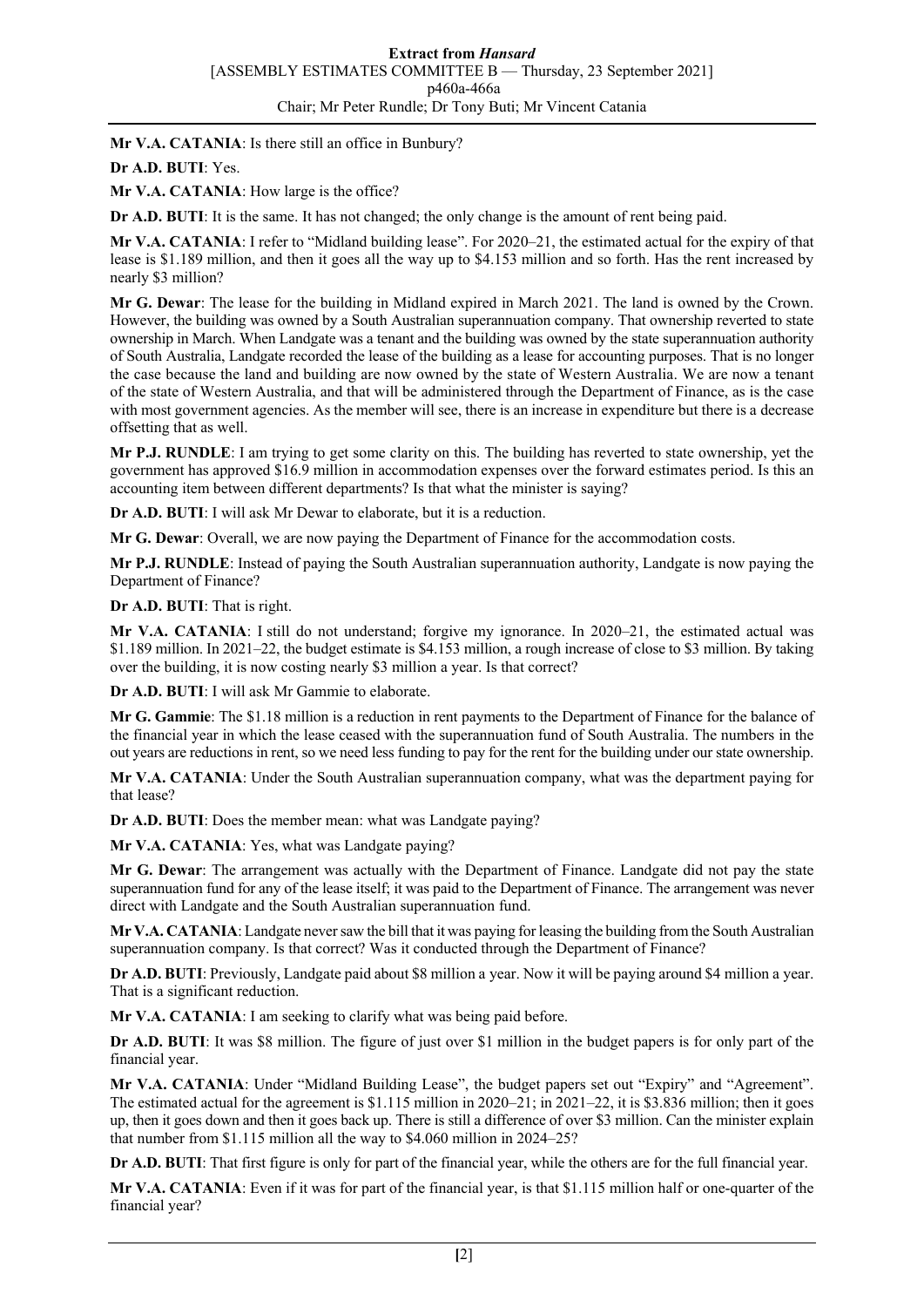**Dr A.D. BUTI**: The ownership reverted in March 2021.

**Mr V.A. CATANIA**: So over three months, the authority was charged \$1.115 million for rent?

## **Dr A.D. BUTI**: Yes.

**Mr G. Dewar**: The table shows expenses from an accounting perspective. The amounts are not payments of cash. Part of the reduction in the figures relates to the way we are accounting under the leasing accounting standard for reducing the lease arrangement that sat within Landgate's financials. As I said, it is not a payment. We should not get mixed up in saying that this is how much the lease payment reduced; it is the expenses only.

**Mr P.J. RUNDLE**: I refer to the first paragraph under "Significant Issues Impacting the Agency" on page 756. As the minister knows, the Transfer of Land Amendment Bill has gone through the lower house.

**Dr A.D. BUTI**: After your outstanding contribution!

**Mr P.J. RUNDLE**: I thought so.

I note that a public education program will be required due to the functions of the duplicate titles et cetera. Does the minister have any estimation of how much that public education program will cost?

**Dr A.D. BUTI:** No, I do not. The member might be the first to hear that—this is between you and me—I may appear in a video speaking in Italian. The member for North West Central would understand that a lot of Albany Italians might be a bit hesitant about this. Watch this space.

**Mr P.J. RUNDLE**: We look forward to it.

With 67 per cent of the issue of duplicate certificates being held in bank vaults and the minister pointing out that the cost savings related to their removal will be saved by the financial institutions, in dollar terms, how will that flow on to the customers? Will it decrease Landgate's expenses as well? Can the minister explain where those savings will accrue?

**Dr A.D. BUTI**: I might ask Bruce Roberts to explain.

[4.20 pm]

**Mr B. Roberts**: A number of savings will be involved. The first level of savings released to the processing of transactions involve duplicate certificates of title—essentially, the processing of the transactions and the reduction in processes that are required to deal with duplicate titles. I cannot provide the member with a cost estimate, but we will be working through that. The other level of savings relates to the banks themselves, and that is really the cost of holding the duplicate titles in the banks' vaults. Ultimately, when titles become no longer active under the legislation, they will be in a position to essentially destroy those titles, so they will no longer have holding costs for those titles. The third level of saving is really at the consumer level. When someone does a land transaction under the existing duplicate title regime and they have a mortgage on that property, they are charged a title production fee. When we no longer have a duplicate title, they will not be charged a title production fee.

**Mr P.J. RUNDLE**: Will there be a program to go through that? Let us say I have the title for a house sitting in a bank vault and we move to the electronic system, how will that transpire, because theoretically there will be an electronic version in one place and a paper version sitting in the bank vault? How will that work?

**Dr A.D. BUTI**: I will ask Mr Roberts to answer, please.

**Mr B. Roberts**: Legally how that will work is that under the legislation we will set a date on which duplicate titles will no longer be effective in law. Once they are no longer effective, we will then move to essentially a process whereby we no longer need to take in duplicate certificates of title. Prior to that, as the minister alluded to, we will be undertaking public and industry education programs around the processes that need to change, so that when transactions that previously involved duplicate titles no longer involve them, the requirements for how people deal with land will be set out in materials on both our website and in our processes. Essentially, it is how we will deal with it at a business level and then how industry will deal with it in terms of no longer having to produce duplicate certificates of title.

**Mr P.J. RUNDLE**: As far as the banks go, will Landgate have a comprehensive program to tell them to remove all the titles sitting in their vaults, or will it be up to them when a new settlement happens to say, "That's no longer relevant"? How will that play out with the banks?

**Dr A.D. BUTI**: I will again ask Mr Roberts to respond.

**Mr B. Roberts**: Member, we certainly intend to provide information bulletins to all our stakeholder groups, particularly the banks. I might add that we have consulted significantly with the banks on this legislation, and they are very supportive of this approach. Essentially, we will advise them in advance of the date on which the duplicate titles will no longer be effective. By that date, they should have been given sufficient time to conduct a transaction without a duplicate title. There will be lead time and then the transaction will occur without duplicate certificates of title.

**Mr V.A. CATANIA**: I refer to page 757 and paragraph 5 under the heading "Significant Issues Impacting the Agency", which states —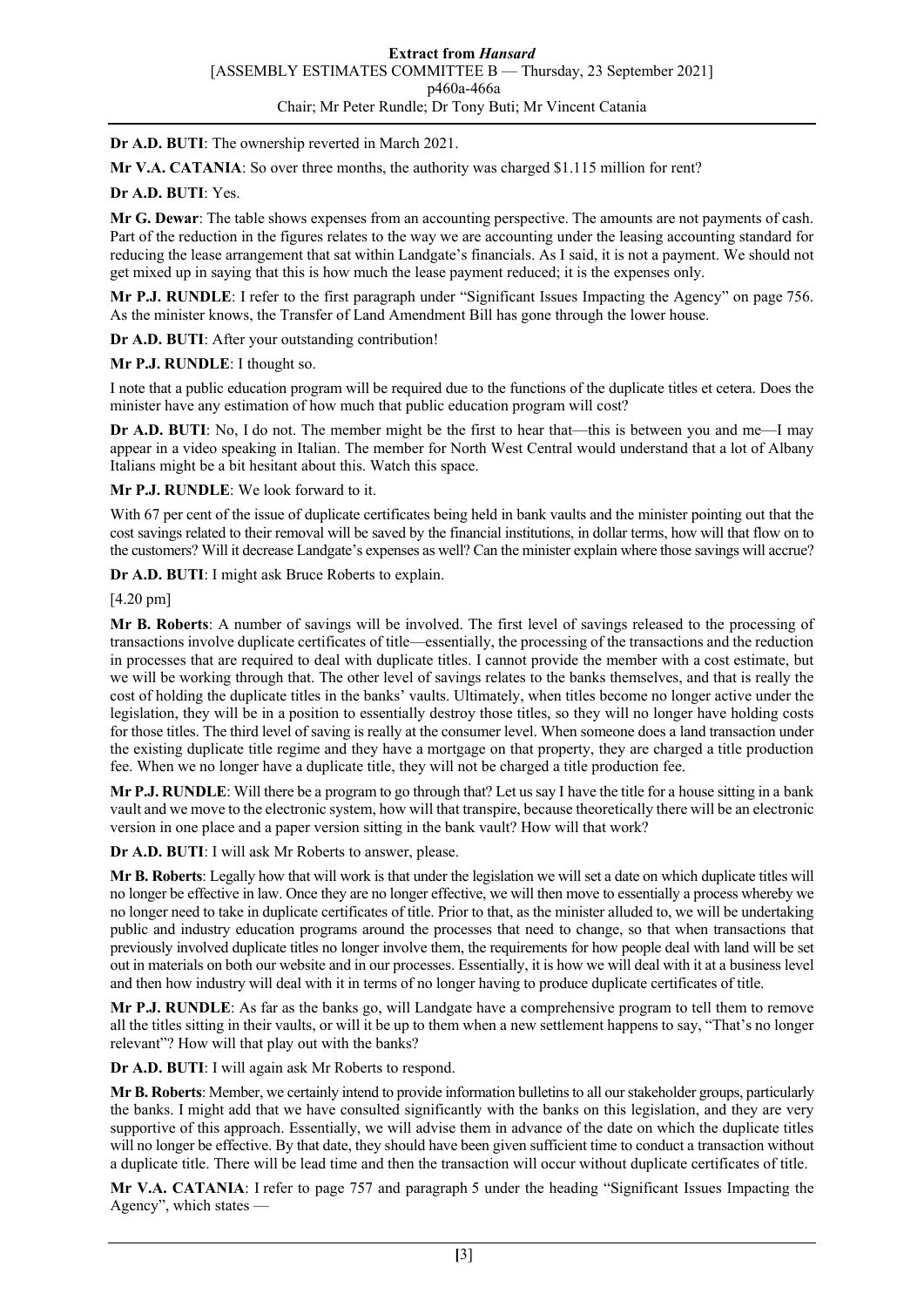Landgate is modernising its valuation system which generates rating and taxing valuations for the State. The current system has been in place for 20 years … new technologies to improve valuation processes, efficiency and service delivery for Landgate's customers.

Basically, it is enhancing the management of cybersecurity risk. Given that Landgate has been partially sold off or privatised —

**Dr A.D. BUTI**: I do not accept the premise of the member's question, but move on.

**Mr V.A. CATANIA**: Does the minister or the department know whether there have been any cyberattacks or whether any information has been accessed through cyberattacks?

**Dr A.D. BUTI**: No. As far as we are aware, there have been none.

**Mr V.A. CATANIA**: Landgate expects to finalise the procurement of a new valuation system in the next 12 months. How is that progressing? When will Landgate meet that target of finalising procurement of a new system that will obviously provide further cybersecurity protection?

**Dr A.D. BUTI**: I will ask Mr Goldfinch to respond.

**Mr G. Goldfinch**: It is a good question. We are currently progressing through the procurement, as the member mentioned. The intention there is to move through the procurement and sign off on a contract in the next 12 months, but there is a lot of work to be done in the meantime. Certainly, we have been through a fairly rigorous evaluation process to this point, but, as it is a procurement process at this stage, I am unable to go into the details of that.

**Mr V.A. CATANIA**: Given that the process to finalise the procurement of a new valuation system will take 12 months and that technology is rapidly changing, the number of cyberattacks is rapidly growing—as we all know—and Landgate holds a lot of personal information, does the minister see the procurement process blowing out longer than 12 months? Is Landgate trying to get it done within 12 months, importantly, so that it can protect people's personal information?

**Dr A.D. BUTI**: As we stated before, as far as we are aware, there have been no cybersecurity breaches that have gathered information from Landgate. We do not expect the process to take longer than 12 months. This system is secure now; we are just going make it even more secure with better technology.

**Mr P.J. RUNDLE**: I refer to page 762 and the line item "Strata Titles Act 1985 Reform" under the heading "Works in Progress". It is nearly two-thirds of the way down that table.

**Dr A.D. BUTI**: Is the member referring to paragraph 1.3?

**Mr P.J. RUNDLE**: It is referred to in paragraph 1.3 and the line item further down the page. I was looking at the line item under the heading "Works in Progress".

I notice that the amount expended rapidly diminishes and wraps up with a \$1.65 million budget estimate in 2021–22. Is the minister sure that there is no need to extend this funding beyond this budget year, because although the Strata Title Act reform is happening at the moment, I would have thought the advertising and administration will continue in the out years to some extent?

**Dr A.D. BUTI**: It has been going for a considerable time already, and there has to be a time when it is all completed. Finalising the system and process changes needed to implement the system is going well and we do not see any problems, but Mr Roberts might want to elaborate on that.

**Mr B. Roberts**: The minister is correct. Essentially, the wind-down in costs over this period is really just the clean-up of the final system changes that we are making to give effect to the community titles schemes that we are putting in place under the legislation as well as the changes under the Strata Titles Act.

[4.30 pm]

**Mr P.J. RUNDLE**: Can the minister give me a short summary of how he believes the implementation has gone? I imagine that some of the strata companies have adapted quickly; some that are caught back in the darker ages may not have adapted. Can the minister give a short summary of how that is going?

**Dr A.D. BUTI:** The member has asked me for my understanding. My understanding is that it is going well.

**Mr P.J. RUNDLE**: Have we had any disputes in the State Administrative Tribunal pursuant to the Strata Titles Act reform?

**Dr A.D. BUTI**: The question of whether there are any disputes before the State Administrative Tribunal is actually a matter for the Attorney General, but my understanding is that the reforms have broader benefits that appeal to the community and have generally been accepted. The matter of strata title disputes would come under the State Administrative Tribunal and the jurisdiction of the Attorney General.

**Mr V.A. CATANIA**: I refer to page 763 and income statement. Point 2.1 under subheading "Expenses" states —

additional planning costs for the replacement of the Valuation Services system and an expected increase in cloud-based software services as a consequence of the move away from on-site storage …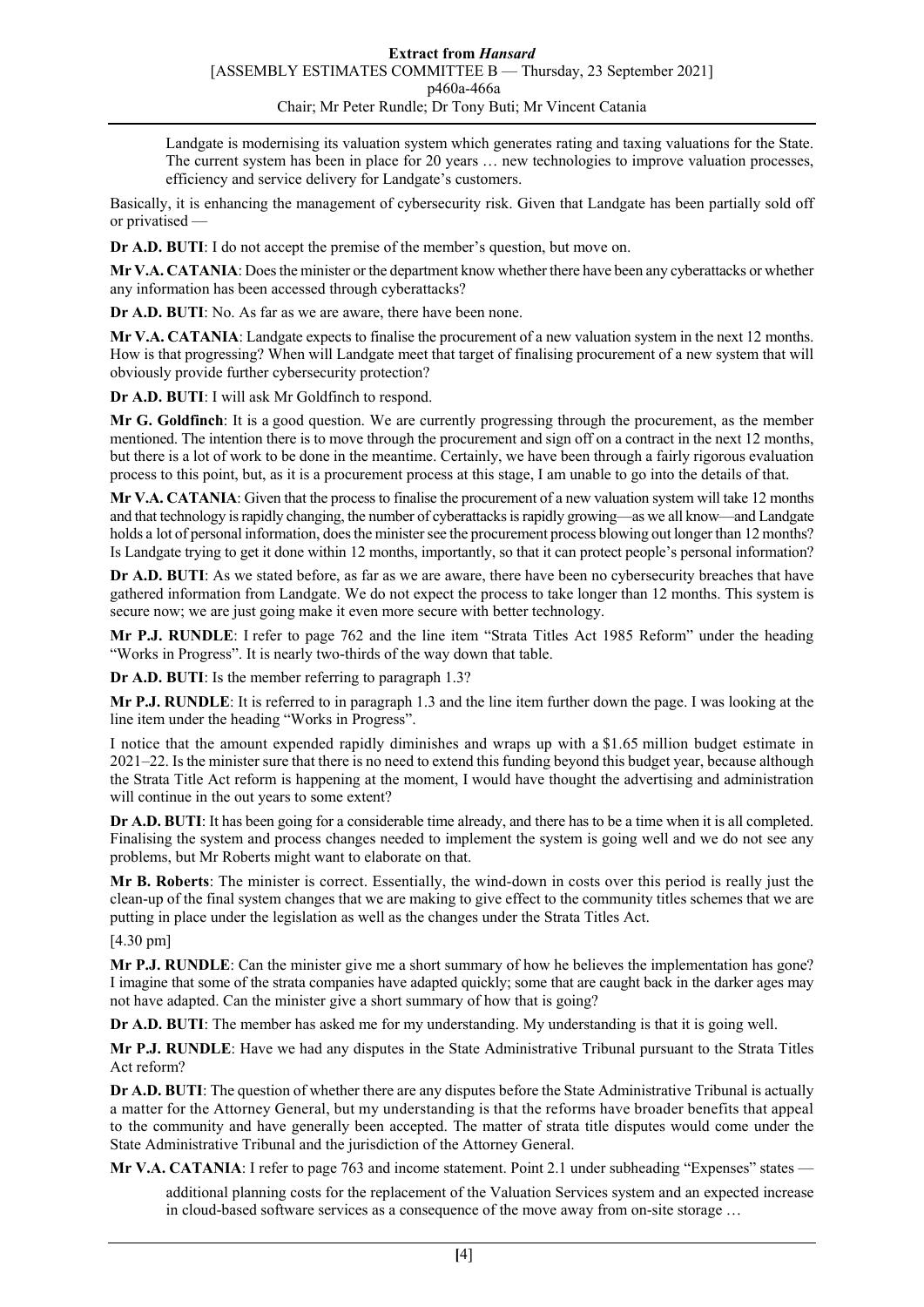Can the minister elaborate on "in cloud-based software"? Where is the department going to purchase its cloud space from—here in Western Australia, or over east or overseas? Can the minister elaborate on where the cloud is going to be? Is it hovering over us or is it hovering somewhere else?

**Dr A.D. BUTI**: I will ask Mr Dewar to respond.

**Mr G. Dewar**: Landgate uses cloud storage as part of our business, and we have done for quite some time now. We tend to use one of the larger firms. It is an Australian-based cloud storage set-up. It is in Australia.

**Mr V.A. CATANIA**: Whereabouts in Australia is it?

**Mr G. Dewar**: Cloud storage is an interesting phenomenon that allows for storage to be moved between different data centres. In our case, it can move between several data centres between major capital cities.

**Mr V.A. CATANIA**: Can the minister explain how it moves around? Firstly, I am interested in the security aspects of it being an Australian company; secondly, I just want to know whether there are any Western Australian companies that offer a cloud-based service. We are all about buying local. Are there any local companies that have bid for Landgate's work?

**Dr A.D. BUTI**: I will ask Mr Dewar to explain.

**Mr G. Dewar**: Cloud-based service offerings generally require significant infrastructure, and, as far as I am aware, there is no level of cloud storage offered by a Western Australian–owned company, so we are using the multinationals, but based in Australia. There are data centres within Western Australia, and certainly our on-premises systems that we operate in Landgate are operated at data centres in Western Australia.

**Mr P.J. RUNDLE**: I refer to page 756 and the second item under "Significant Issues Impacting the Agency", which relates to the electronic conveyancing marketplace. It states that Landgate is participating in ongoing work through the Australian Registrar's National Electronic Conveyancing Council and that, once drafted, there will be a regulatory impact statement et cetera. Will that require new legislation? Obviously, we have the Transfer of Land Amendment Bill coming through, but will new legislation be required to join this national marketplace?

**Dr A.D. BUTI**: Eventually, legislation will be required.

**Mr P.J. RUNDLE**: It will be required?

**Dr A.D. BUTI**: Yes.

**Mr P.J. RUNDLE**: Does the minister foresee that coming in this term of Parliament, considering it appears in —

**Dr A.D. BUTI**: Yes.

**Mr P.J. RUNDLE**: Will this change to the national electronic conveyancing marketplace result in a reduction of FTEs for Landgate?

## **Dr A.D. BUTI**: No.

**Mr V.A. CATANIA**: I refer to page 763, under "Financial Statements" and "Income", point 3, halfway down the page —

In 2020–21, Government incentives stimulated activity in the new housing market and increased buoyancy was experienced in the established housing market, even after the incentives ceased. This resulted in a 39% growth …

It goes on to state that the department does not expect this to be sustained in 2021–22. Can the minister elaborate on that? The department has experienced growth but does not believe that it is going to be sustained over the 2021–22 period. What decrease is the department forecasting and for what reasons?

**Dr A.D. BUTI**: It is because the state and federal building bonuses and HomeBuilder grant stimulus are coming to an end. That is why we expect it to eventually drop off.

**Mr V.A. CATANIA**: Does the department have a level of understanding of whether it will drop by 30 per cent or 40 per cent?

**Dr A.D. BUTI**: No.

**Mr V.A. CATANIA**: Has the department done any modelling? I imagine that the department would know how many grants are given out by the state and federal governments to assist in new buildings. Surely the department can anticipate a drop-off in new housing?

**Dr A.D. BUTI**: Last year it was 330, and we expect that in the next financial year —

**Mr V.A. CATANIA**: Sorry; what is 330?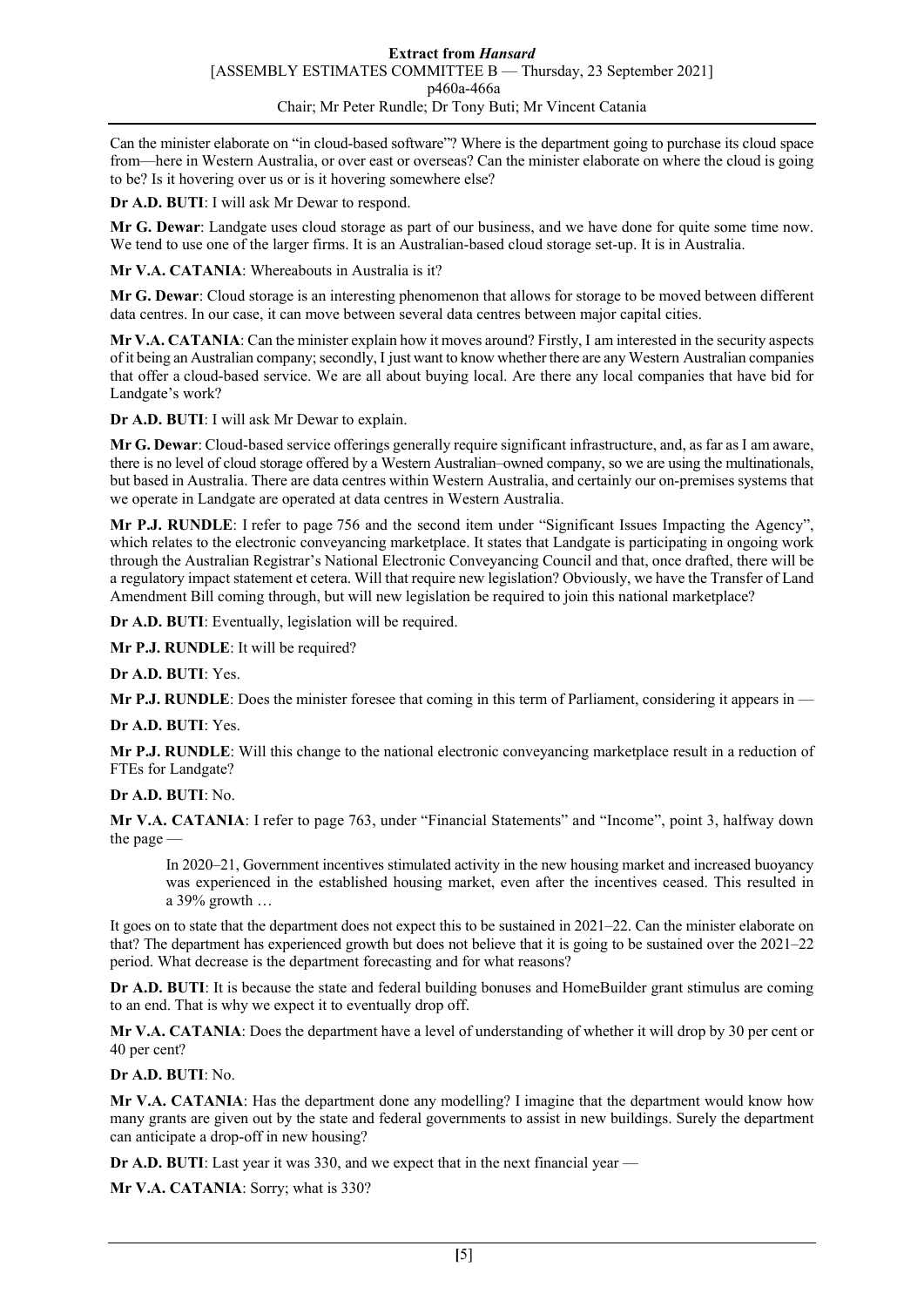**Dr A.D. BUTI**: It was 330 000 and is expected to go down to 275 000.

**Mr V.A. CATANIA**: Can the minister just explain what those numbers are?

**Dr A.D. BUTI**: I will pass that to Mr Gammie.

**Mr G. Gammie**: Thank you. The 330 000 refers to the number of document lodgements we had in the last financial year. In the current financial year, based on our assessment of likely market activity, we are expecting about 275 000 lodgements, and those are the figures that are reflected in the *Budget Statements*.

**Mr V.A. CATANIA**: What is the average number of lodgements in a year, so that we have some way to compare it?

**Dr A.D. BUTI**: We do not really have an average a year. We are dealing with this budget item; we do have other sectors to go.

**The CHAIR**: If we finish early, we cannot start the next division until five, anyway. Member for Roe.

**Mr V.A. CATANIA**: We are trying to do our job here. If you want to leave and go home early—well.

**The CHAIR**: Member for North West Central, no-one asked for any sort of comment from you.

**Dr A.D. BUTI**: You haven't asked one sensible question all day!

**The CHAIR**: Minister! Member for Roe.

**Mr V.A. CATANIA**: You can't answer any of the questions!

**The CHAIR**: Member for North West Central!

**Mr P.J. RUNDLE**: I have a very high quality question coming up here, Mr Chair.

**Dr A.D. BUTI**: That will be a surprise!

**Mr V.A. CATANIA**: You won't get the same as an answer!

**Mr P.J. RUNDLE**: I refer to page 759 and land titling. The table there refers to "Employees (Full-Time Equivalents)". I notice that we seem to have a gradual decline from the 2019–20 and 2020–21 estimated and actuals, and then we are down to 96 FTEs in 2021–22. Can the minister explain to me what is going on there? I want to know whether this will impact on service delivery.

[4.40 pm]

**Dr A.D. BUTI**: No, it will not impact on service delivery.

**Mr P.J. RUNDLE**: Will these positions be redeployed within the Landgate business?

**Dr A.D. BUTI**: Obviously, there is a reduction in FTEs. No.

**Mr P.J. RUNDLE**: We have lost at least 14 jobs from land titling and electronic scenarios et cetera. Can the minister guarantee that he will continue to deliver services effectively on behalf of the government?

**Dr A.D. BUTI**: Landgate has been a great deliverer of services and I am very confident that it will continue to do so.

**Mr V.A. CATANIA**: I refer to page 758 of the budget papers and the line item "International standards for accuracy and uniformity of rating and taxing values are met". Under "Gross Rental Value", the rate for 2019–20 is 4.22 per cent; in 2020–21, it is less than seven per cent; it is not applicable in the 2021–22 estimated actual; and in 2021–22, it is less than seven per cent.

**Dr A.D. BUTI**: Is the member talking about the coefficient?

**Mr V.A. CATANIA**: Yes.

**Dr A.D. BUTI**: Get it right. The member said one and then he jumped one. Does he mean the line "Coefficient of Dispersion to check uniformity of values", which is underneath that?

**Mr V.A. CATANIA**: Yes, where it has "Gross Rental Value".

**Dr A.D. BUTI**: Yes, but there is "Gross Rental Value" above that too; which one is the member referring to?

**Mr V.A. CATANIA**: No-one jumped anywhere; that is my line item.

**Dr A.D. BUTI**: Which one is the member referring to?

**The CHAIR**: Minister, let the member finish his question.

**Mr V.A. CATANIA**: The line item "Gross Rental Value" under "Coefficient of Dispersion to check uniformity of values". Can the minister also explain the "Unimproved Value" line item as well?

**Dr A.D. BUTI**: I will ask Mr Goldfinch to answer the question.